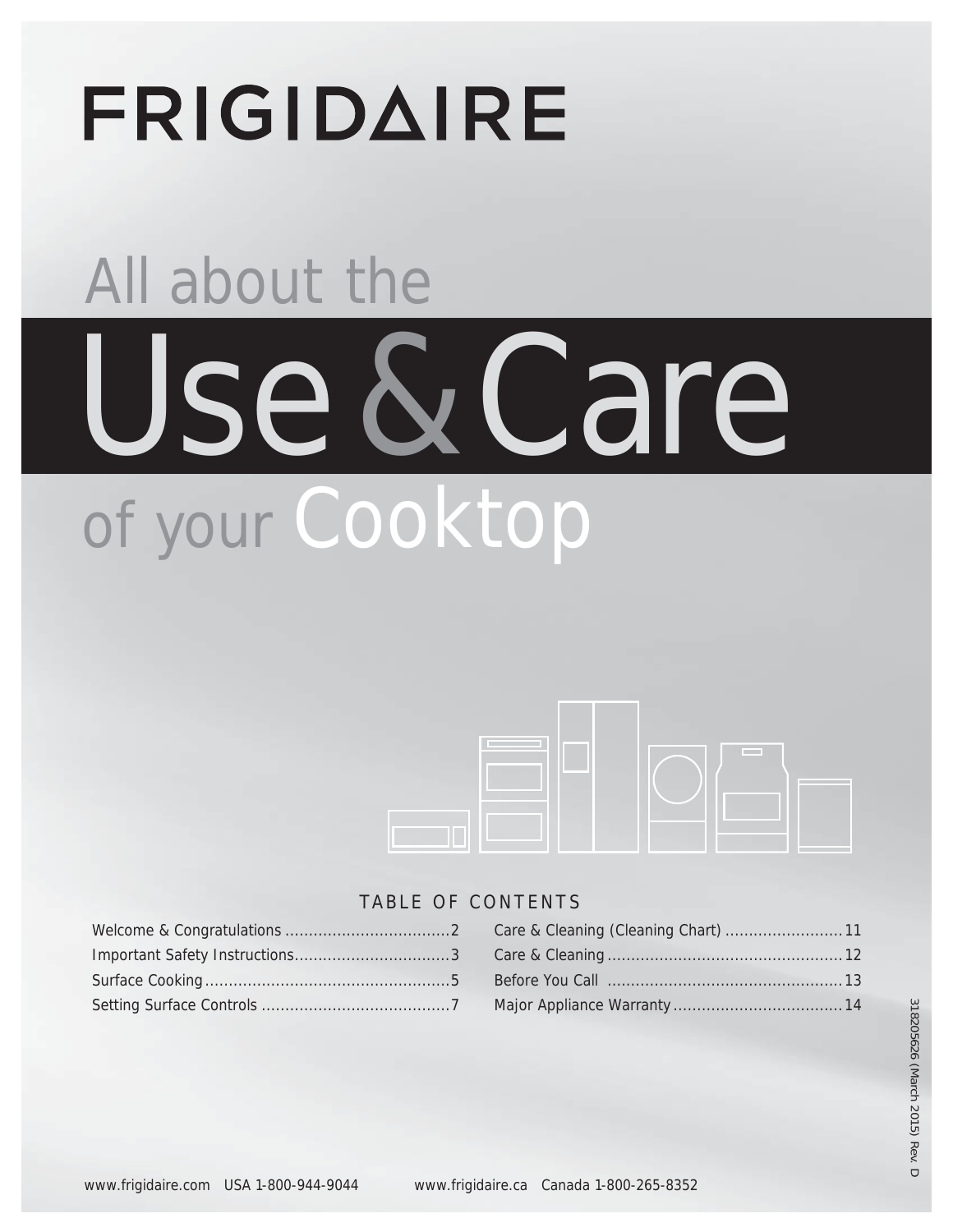# **WELCOME & CONGRATULATIONS**



Congratulations on your purchase of a new appliance! At **Electrolux Home Products**, we are very proud of our product and are completely committed to providing you with the best service possible. Your satisfaction is our number one priority.

We know you'll enjoy your new appliance and **Thank You** for choosing our product. We hope you consider us for future purchases.

#### **PLEASE CAREFULLY READ AND SAVE THESE INSTRUCTIONS**

This Use & Care Manual contains general operating instructions for your appliance and feature information for several models. Your product **may not** have all the described features. The graphics shown are representative. The graphics on your appliance may not look exactly like those shown. These instructions are not meant to cover every possible condition and situation that may occur. Common sense and caution must be practiced when installing, operating and maintaining any appliance.

## **NOTE**

Please attach sales receipt here for future reference.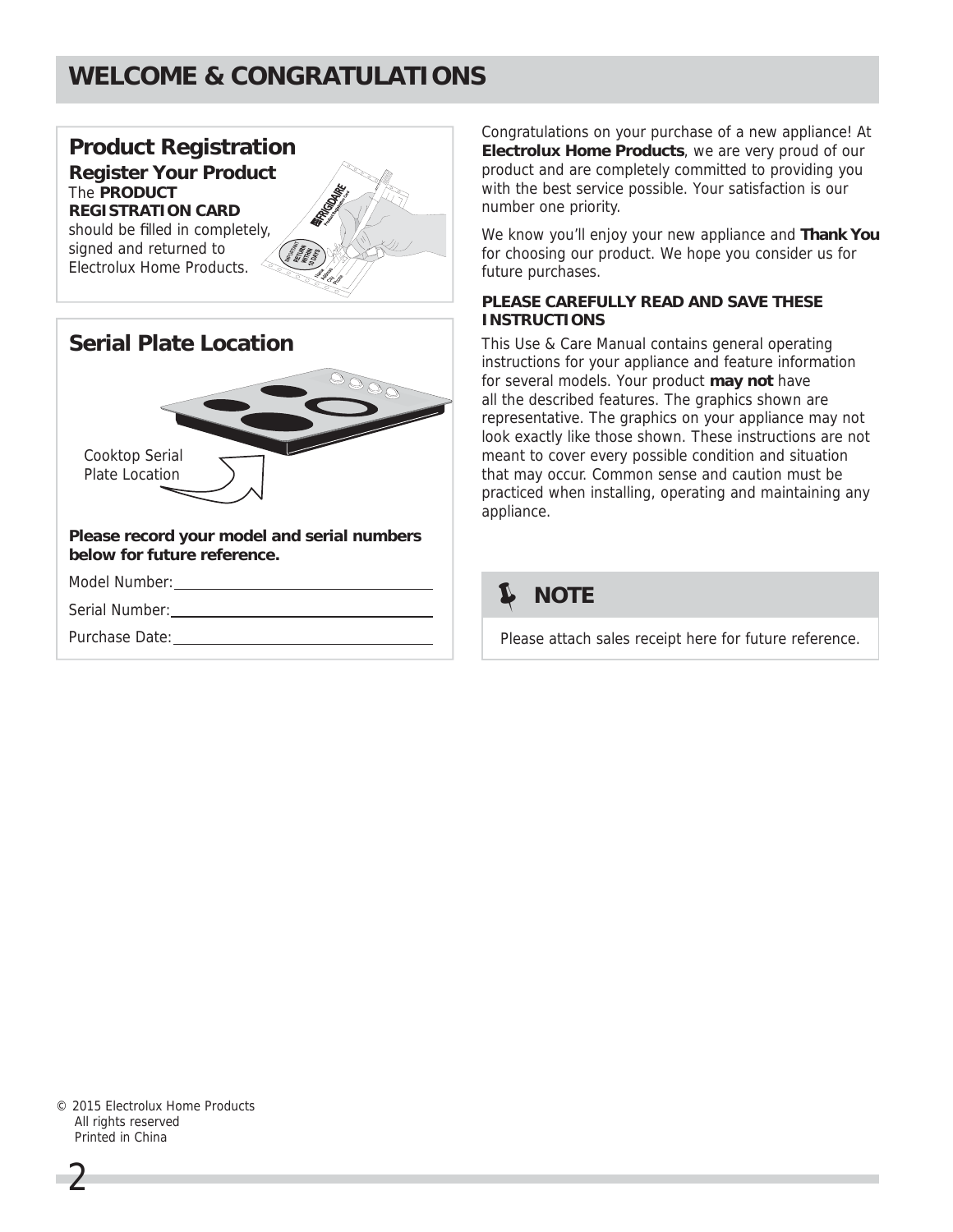#### **Read all instructions before using this appliance. Save these instructions for future reference.**

#### **DEFINITIONS**

**A** This is the safety alert symbol. It is used to alert you to potential personal injury hazards. Obey all safety messages that follow this symbol to avoid possible injury or death.

# **WARNING**

**This symbol will help alert you to situations that may cause serious bodily harm, death or property damage.**

# **CAUTION**

**This symbol will help alert you to situations that may cause bodily injury or property damage.**

## **IMPORTANT**

IMPORTANT indicates installation, operation or maintenance information which is important but not hazard-related.

- **Remove all tape and packaging wrap before using the appliance. Destroy the carton and plastic bags after unpacking the appliance.** Never allow children to play with packaging material.
- **• Proper Installation. Be sure your appliance is**  properly installed and grounded by a qualified **technician in accordance with the National Electrical Code No. 70- latest edition in the United States, or CSA C22.1, Part 1 in Canada, and local code requirements.** Install only per installation instructions provided in the literature package for this appliance.

Ask your dealer to recommend a qualified technician and an authorized repair service. Know how to disconnect the electrical power to the appliance at the circuit breaker or fuse box in case of an emergency.

- **User Servicing. Do not repair or replace any part of the appliance unless specifi cally recommended in the manuals.** All other servicing should be done only by a qualified technician to reduce the risk of personal injury and damage to the appliance.
- **Never modify or alter the construction of an appliance such as removal of panels, wire covers or any other permanent part of the appliance.**

**• Storage on Appliance. Flammable materials should not be stored near surface units.** This includes paper, plastic and cloth items, such as cookbooks, plasticware and towels, as well as flammable liquids. Do not store explosives, such as aerosol cans, on or near the appliance. Flammable materials may explode and result in fire or property damage.

# **A** CAUTION

**Do not store items of interest to children in the cabinets above the appliance.** Children climbing on the cooktop to reach items could be seriously injured.

- **Do not leave children alone. Children should not be left alone or unattended in the area where an appliance is in use.** They should never be allowed to sit or stand on any part of the appliance.
- **DO NOT TOUCH SURFACE UNITS OR AREAS NEAR THESE UNITS.** Surface units may be hot even though they are dark in color. Areas near surface units may become hot enough to cause burns. During and after use, do not touch, or let clothing or other flammable materials touch these areas until they have had sufficient time to cool. Among these areas are the cooktop and areas facing the cooktop.
- Wear Proper Apparel. Loose-fitting or hanging **garments should never be worn while using the appliance.** Do not let clothing or other flammable materials contact hot surfaces.

# **WARNING**

**Never use your appliance for warming or heating the room.**

- **Do Not Use Water or Flour on Grease Fires.**  Smother the fire with a pan lid, or use baking **soda, a dry chemical or foam-type extinguisher.**
- **When heating fat or grease, watch it closely.** Fat or grease may catch fire if allowed to become too hot.
- **• Use Only Dry Pot holders. Moist or damp pot holders on hot surfaces may result in burns from steam.** Do not let the pot holders touch hot surface units. Do not use a towel or other bulky cloth instead of a pot holder.
- **• Do Not Heat Unopened Food Containers. Buildup of pressure may cause the container to burst and result in injury.**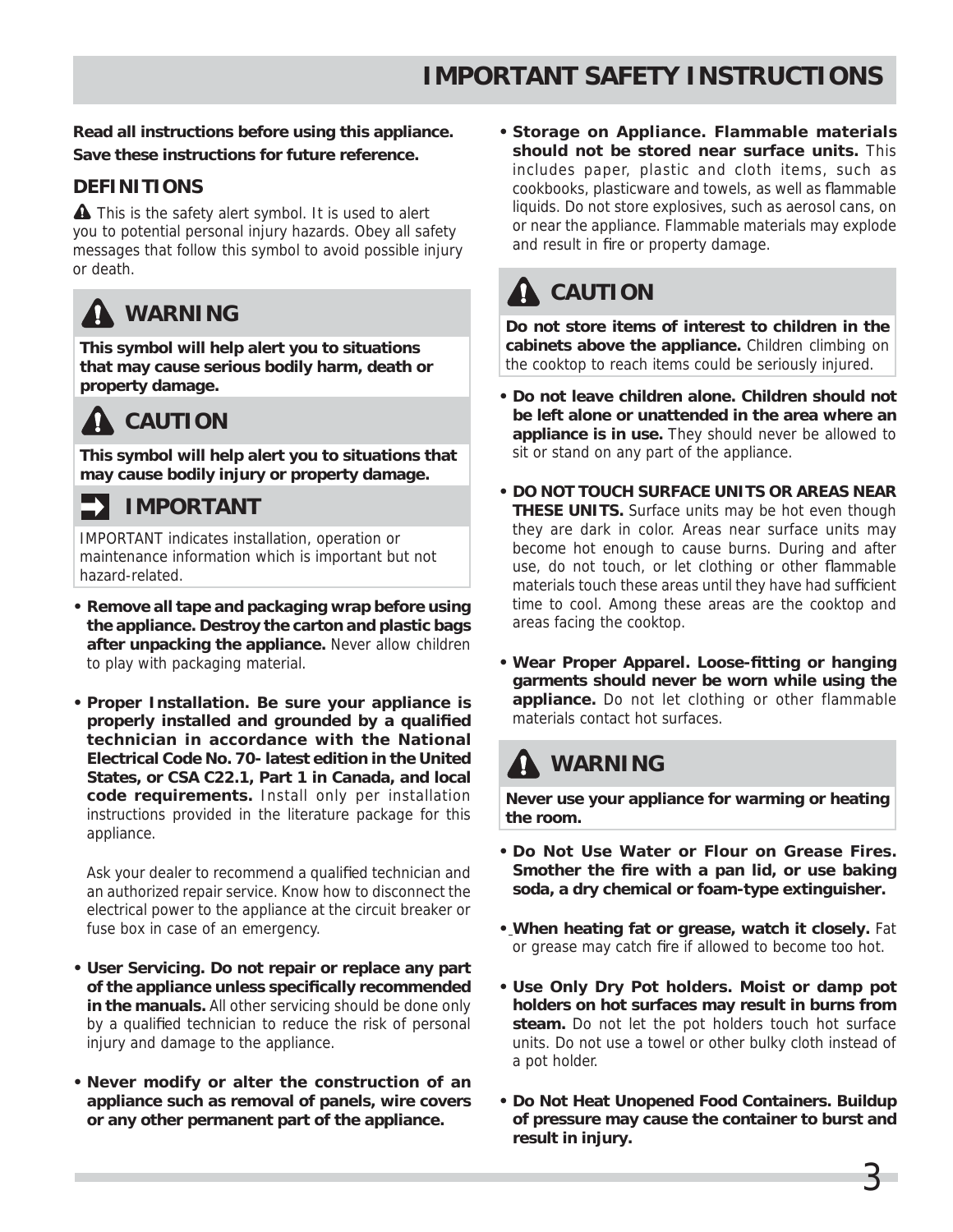## **IMPORTANT**

**Do not attempt to operate the cooktop during a power failure. If the power fails, always turn off the cooktop.** If the cooktop is not turned off and the power resumes, the cooktop will not operate and an error message will be displayed.

**IMPORTANT SAFETY INSTRUCTIONS FOR USING YOUR COOKTOP**

- **Know which knob controls each surface unit.**
- **Clean the appliance regularly to keep all parts free of grease that could catch fire.** Exhaust fan ventilation hoods and grease filters should be kept clean. Do not allow grease to accumulate on hood or filter. Greasy deposits in the fan could catch fire. When flaming food under the hood, turn fan on. Refer to hood manufacturer's instructions for cleaning.
- **Use Proper Pan Size**. This appliance is equipped with one or more surface units of different sizes. Select utensils having flat bottoms large enough to cover the surface unit. The use of undersized utensils will expose a portion of the surface heating unit to direct contact and may result in ignition of clothing. Proper relationship of utensil to element will also improve efficiency.
- **• Utensil Handles Should Be Turned Inward and Not Extend Over Adjacent Surface Units**. To reduce the risk of burns, ignition of flammable materials, and spillage due to unintentional contact with the utensil.
- **• Never Leave Surface Units Unattended.** Boilovers cause smoking and greasy spillovers that may ignite, or a pan that has boiled dry may melt.
- **• Protective Liners**. Do not use aluminum foil to line any part of the appliance. Only use aluminum foil as recommended for baking if used as a cover placed on the food. Any other use of protective liners or aluminum foil may result in a risk of electric shock or fire or short circuit.
- **Glazed Cooking Utensils**. Only certain types of glass, glass/ceramic, ceramic, earthenware, or other glazed utensils are suitable for range top service without breaking due to the sudden change in temperature. Check the manufacturer's recommendations for cooktop use.

4

- **Do Not Use Decorative Surface Element Covers.**  If an element is accidentally turned on, the decorative cover will become hot and possibly melt. Burns will occur if the hot covers are touched. Damage may also be done to the appliance.
- **Do Not Clean or Operate a Broken Cooktop.** If cooktop should break, cleaning solutions and spillovers may penetrate the broken cooktop and create a risk of electric shock. Contact a qualified technician immediately.
- **Clean Cooktop with Caution.** If a wet sponge or cloth is used to wipe spills on a hot cooking area, be careful to avoid a steam burn. Some cleaners can produce harmful fumes if applied to a hot surface.
- **Do Not Place Hot Cookware on Cold Cooktop Glass.** This could cause glass to break.
- **Do not slide pan across the cooktop surface.** They may scratch the cooktop surface.
- **Do Not Let Pans Boil Dry.** This may cause permanent damage in the form of breakage, fusion, or marking that can affect the ceramic-glass cooktop. (This type of damage is not covered by your warranty).

## **IMPORTANT SAFETY NOTICE**

The California Safe Drinking Water and Toxic Enforcement Act requires the Governor of California to publish a list of substances known to the state to cause cancer, birth defects or other reproductive harm, and requires businesses to warn customers of potential exposure to such substances.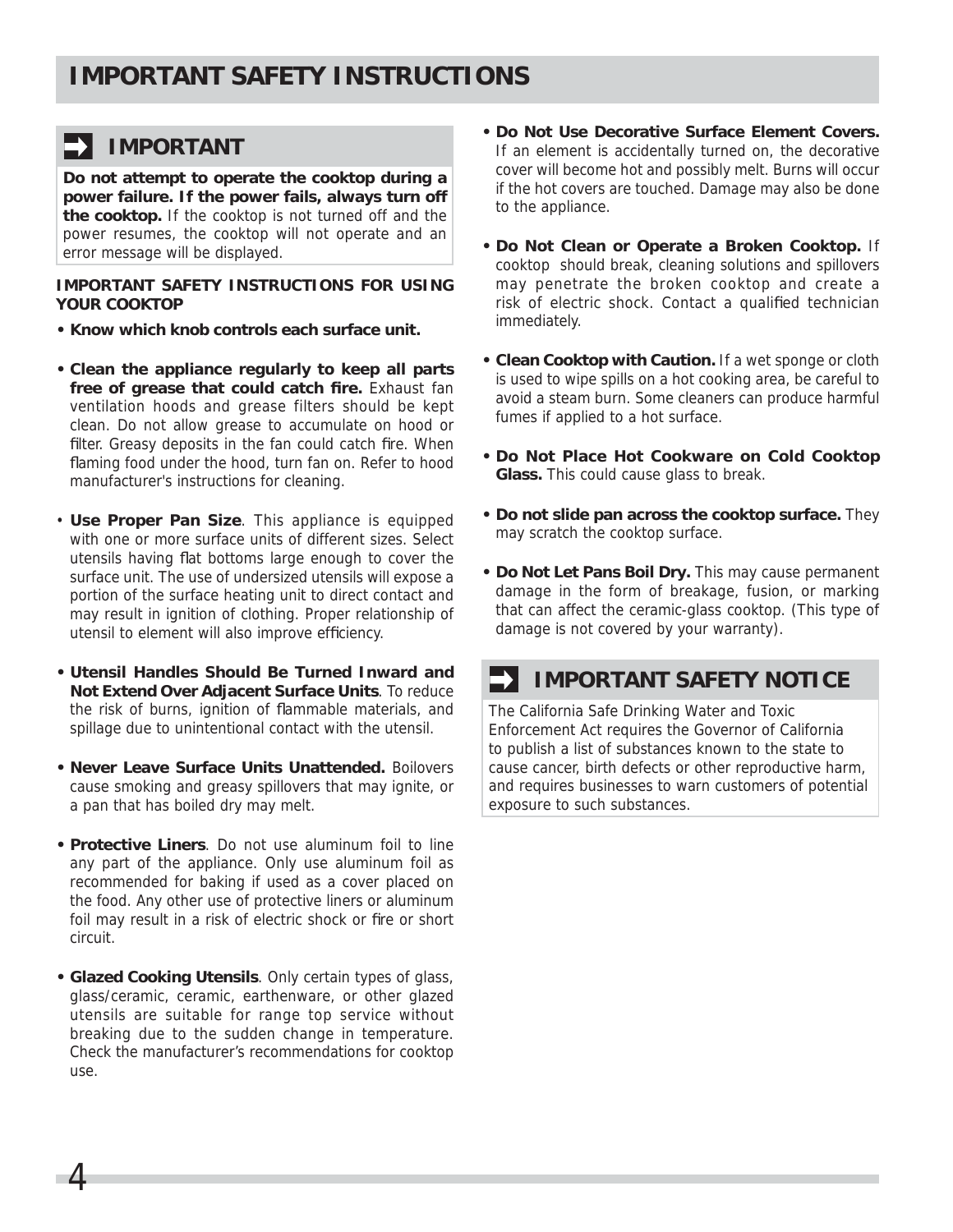## **About the Ceramic Glass Cooktop**

The ceramic cooktop has radiant surface elements located below the surface of the glass. The design of the ceramic cooktop outlines the area of the surface element underneath. **Make sure** the diameter of the pan matches the diameter of the element outline on the cooktop (See Figs. 1 & 2). Heat is transferred up through the surface of the cooktop to the cookware. Only flat-bottom cookware should be used. The type and size of cookware, the number of surface elements in use and their settings are all factors that will affect the amount of heat that will spread to areas beyond the surface elements. The areas surrounding the elements may become **hot enough to cause burns.**





#### **About the Radiant Surface Elements**

The element temperature rises gradually and evenly. As the temperature rises, the element will glow red. To maintain the selected setting, the element will cycle ON and OFF. The heating element retains enough heat to provide a uniform and consistent heat during the OFF cycle. For efficient cooking, turn OFF the element several minutes before cooking is complete. This will allow residual heat to complete the cooking process.

# **NOTE**

Please read detailed instructions for ceramic glass cooktop cleaning in the **General Care & Cleaning** section and **Before You Call** checklist section of this Use and Care Guide.

## **Locations of the surface radiant elements**

Your cooktop is equipped with radiant surface radiant elements with different wattage ratings. The ability to heat food quicker and in larger volumes increases as the element wattage increases.

The radiant surface elements are located on the 30" cooktop as follows:

- One 9 inch element located at the right center position.
- One 6 inch element located at the center rear position.
- One keep warm zone located at the center front position.
- Two 7 inch elements located at both the left front and rear positions.
- One mid-position element located between left front and rear elements. Connects with front element to form Bridge element.



30" Cooktop

The radiant surface elements are located on the 36" cooktop as follows:

- One dual 9 or 12 inch element located at the center right position.
- One 6 inch element located at the center rear position.
- One keep warm zone located at the center front position.
- Two 7 inch radiant elements located at both the left front and rear position.
- One mid-position radiant element located between left front and rear elements. Connects with front element to form Bridge element.



36" Cooktop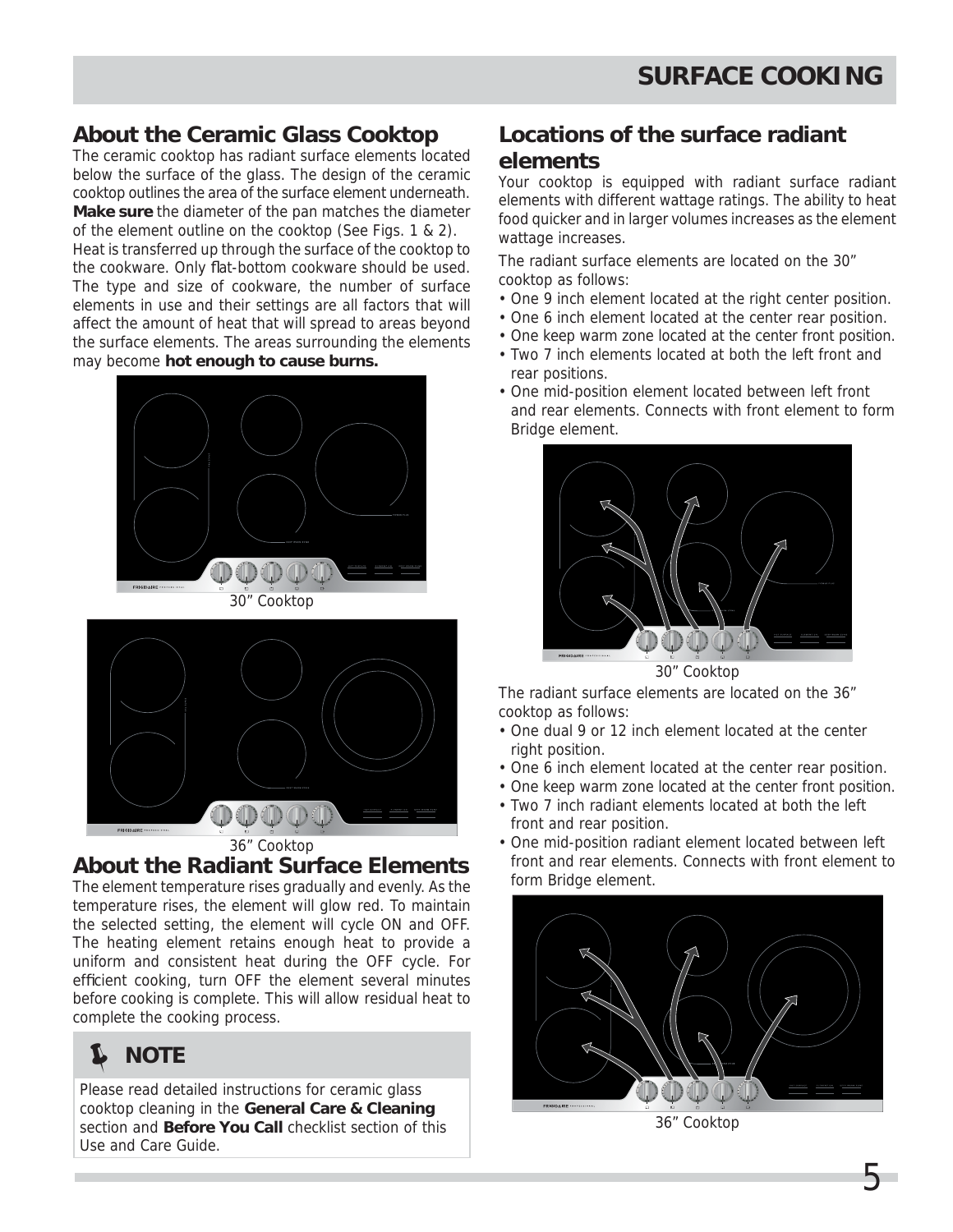# **SURFACE COOKING**

### **Selecting Surface Cooking Cookware**

Cookware should have flat bottoms that make good contact with the entire surface heating element. Check for flatness by rotating a ruler across the bottom of the cookware (See Figure 1).



Be sure to follow the recommendations for using cookware as shown in Figure 2.

#### **CORRECT**



- Flat bottom and straight sides.
- Tight fitting lids.
- Weight of handle does not tilt pan. Pan is well balanced.
- Pan sizes match the amount of food to be prepared and the size of the surface element.
- Made of material that conducts heat well.
- Easy to clean.
- Always match pot diameter to element surface diameter.



• Curved and warped pan bottoms.



• Pan overhangs unit by more than one-half inch.



• Pan is smaller than the element.



• Heavy handle tilts the pan.

Figure 2

# **NOTE**

6

The size and type of cookware used will influence the setting needed for best cooking results.

### **Cookware Material types**

The cookware material determines how evenly and quickly heat is transferred from the surface element to the pan bottom. The most popular materials available are:

**ALUMINUM** - Excellent heat conductor. Some types of food will cause it to darken (Anodized aluminum cookware resists staining & pitting). If aluminum pans slide across the ceramic glass cooktop, they may leave metal marks which will resemble scratches. Remove these marks immediately.

**COPPER** - Excellent heat conductor but discolors easily. May leave metal marks on ceramic glass (see Aluminum above).

**STAINLESS STEEL** - Slow heat conductor with uneven cooking results. Is durable, easy to clean and resists staining.

**CAST IRON** - A poor heat conductor however will retain heat very well. Cooks evenly once cooking temperature is reached. Not recommended for use on ceramic cooktops.

**PORCELAIN-ENAMEL on METAL** - Heating characteristics will vary depending on base material. Porcelain-enamel coating must be smooth to avoid scratching ceramic cooktops.

**GLASS** - Slow heat conductor. Not recommended for ceramic cooktop surfaces because it may scratch the glass.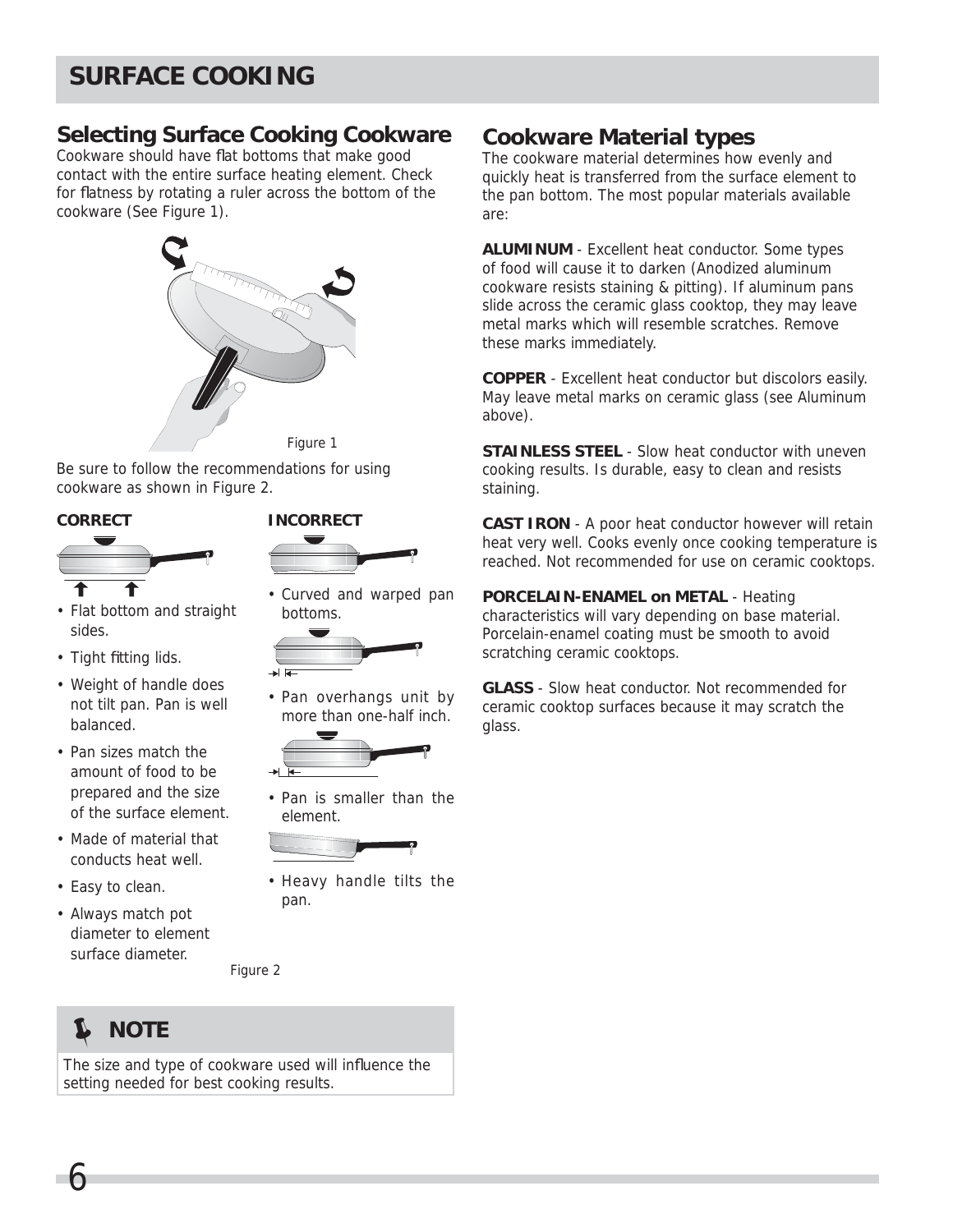## **Surface cooking settings**

Use the chart to determine the correct setting for the type of food you are preparing.

**Note:** The size and type of cookware used will influence the setting needed for best cooking results. **Recommended Setting for Single Elements**

| Recommended Setting for Single Elements |                                                                           |  |
|-----------------------------------------|---------------------------------------------------------------------------|--|
| <b>Setting</b>                          | <b>Type of Cooking</b>                                                    |  |
| HIGH (HI)                               | Start most foods; bring water to a boil<br>and pan broiling.              |  |
| MEDIUM HIGH<br>$(7-8)$                  | Continue a rapid boil; frying, deep fat<br>frying.                        |  |
| MEDIUM (4-6)                            | Maintain a slow boil; thicken sauces<br>and gravies; steaming vegetables. |  |
| <b>MEDIUM LOW</b><br>$(2 - 3)$          | Keep foods cooking; poaching and<br>stewing.                              |  |
| LOW (LO)                                | Keep warm, melting and simmering.                                         |  |
|                                         |                                                                           |  |

#### **Recommended Setting for Dual and Bridge Elements**

| <b>Setting</b>    | <b>Type of Cooking</b>                                       |
|-------------------|--------------------------------------------------------------|
| HIGH (HI)         | Start most foods; bring water to a boil<br>and pan broiling. |
| MEDIUM HIGH       | Continue a rapid boil; frying, deep fat                      |
| $(5-6)$           | frying.                                                      |
| <b>MEDIUM</b>     | Maintain a slow boil; thicken sauces                         |
| $(3-4)$           | and gravies; steaming vegetables.                            |
| <b>MEDIUM LOW</b> | Keep foods cooking; poaching and                             |
| $(1 - 2)$         | stewing.                                                     |
| LOW (LO)          | Keep warm, melting and simmering.                            |

# **A** CAUTION

**Do not place plastic items such as salt and pepper shakers, spoon holders or plastic wrappings on cooktop when it is in use.** These items could melt or ignite. Potholders, towels or wooden spoons could catch fire if placed too close to the surface elements.

# **CAUTION**

**Do not allow aluminum foil, or ANY material that can melt to make contact with the ceramic glass cooktop.** If these items melt on the cooktop they will damage the ceramic cooktop.

# **NOTE**

Radiant elements have a limiter that allows the element to cycle on and off, even at the HI setting. This helps to prevent damage to the ceramic smooth top. Cycling at the HI setting is normal and can occur if the cookware is too small for the radiant element or if the cookware bottom is not flat.

## **Operating the Keep Warm Zone**

#### **To operate the keep warm zone**

Your appliance is equipped with a keep warm zone. The purpose of the keep warm zone is to keep hot cooked foods at serving temperature. Always start with hot food. It is not recommended to heat cold food on the keep warm zone.

Use the keep warm zone to keep cooked foods hot such as: vegetables, gravies, casseroles, soups, stews, breads, pastries and oven-safe dinner plate.

All food placed on the keep warm zone should be covered with lid or aluminum foil to maintain quality. For best results, when warming pastries or breads, the cover should have an opening to allow moisture to escape. Do not use plastic warp to cover food. Plastic may melt onto the surface and be very difficult to clean.

Use only dishware, utensils and cookware recommended for oven and cooktop use on the keep warm zone.

# **A** CAUTION

Unlike the surface elements, the keep warm zone will not glow red when it is hot. Always use potholders or oven mitts when removing food from the keep warm zone as cookware and plates will not be hot

#### **Indicator lights**

The keep warm zone indicator light, located under the cooktop, will come on when the control is set.

#### **To Set the Keep Warm Zone Control**

- 1. To set the control, simply turn the knob to ON.
- 2. When done, turn the control to OFF. The keep warm zone will remain warm until the hot surface indicator light goes off.

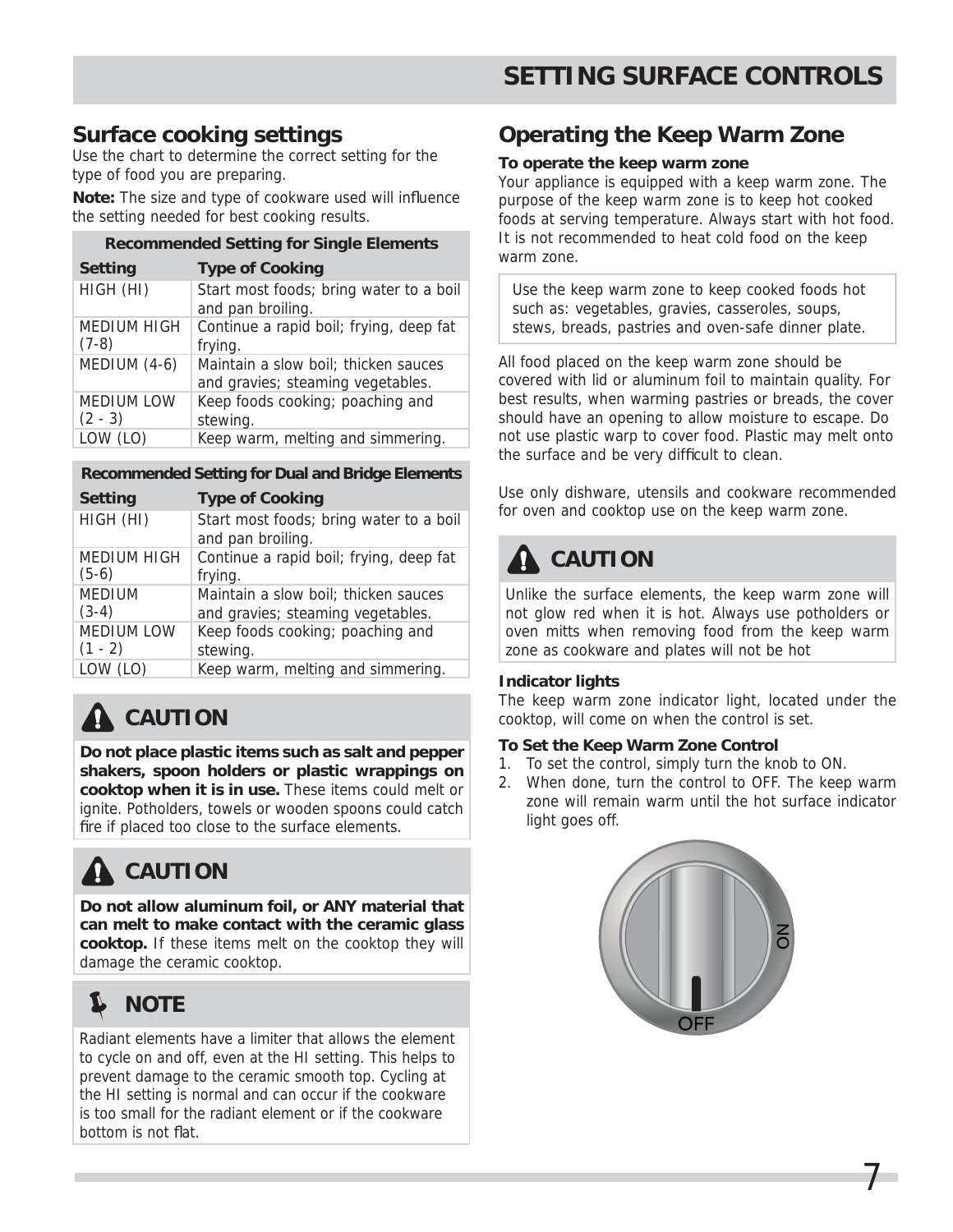## **Operating the Single Surface Radiant Elements**

The cooktop has 2 or 3 SINGLE radiant surface elements: the LEFT FRONT position and the CENTER REAR position, and the CENTER RIGHT position (on the 30" model only). The left front element may also be used with the Bridge element (Figures 1 and 2).

#### **To Operate the Single Radiant Surface Elements**

- 1. Place correctly sized cookware on the radiant surface element.
- 2. Push in and turn the surface control knob in either direction to the desired setting (Figure 3).
- 3. Turn the knob to adjust the setting if desired. Start most cooking operations on a higher setting and then turn to a lower setting to finish cooking. Each surface element provides a constant amount of heat at each setting. A glowing red surface heating area extending beyond the bottom edge of the cookware indicates the cookware is **too small** for the surface heating area.
- 4. **When cooking has completed, turn the surface control knob to OFF before removing the cookware.**

# **NOTE**

The surface "**Element On**" indicator lights will glow when one or more elements are turned on. A quick glance at these indicator lights when cooking is finished is an easy check to be sure all surface elements are turned off.

# **NOTE**

See Recommended Setting for Single Elements table on page 7.

# **CAUTION**

**Do not place plastic items such as salt and pepper shakers, spoon holders or plastic wrappings on cooktop when it is in use.** These items could melt or ignite. Potholders, towels or wooden spoons could catch fire if placed too close to the surface elements.

# **CAUTION**

8

**Do not allow aluminum foil, or ANY material that can melt to make contact with the ceramic glass cooktop.** If these items melt on the cooktop they will damage the ceramic cooktop.



Figure 1



Figure 2



Figure 3

# **CAUTION**

The "**Hot Surface**" indicator lights will glow when the element is turned on and will continue to glow after the control knob is turned to the "OFF" position. It will glow until the heating surface area has cooled sufficiently. **The glass surface may still be hot** and burns may occur if the glass surface is touched before the indicator light has turned OFF. The message may remain on even though the controls are turned OFF.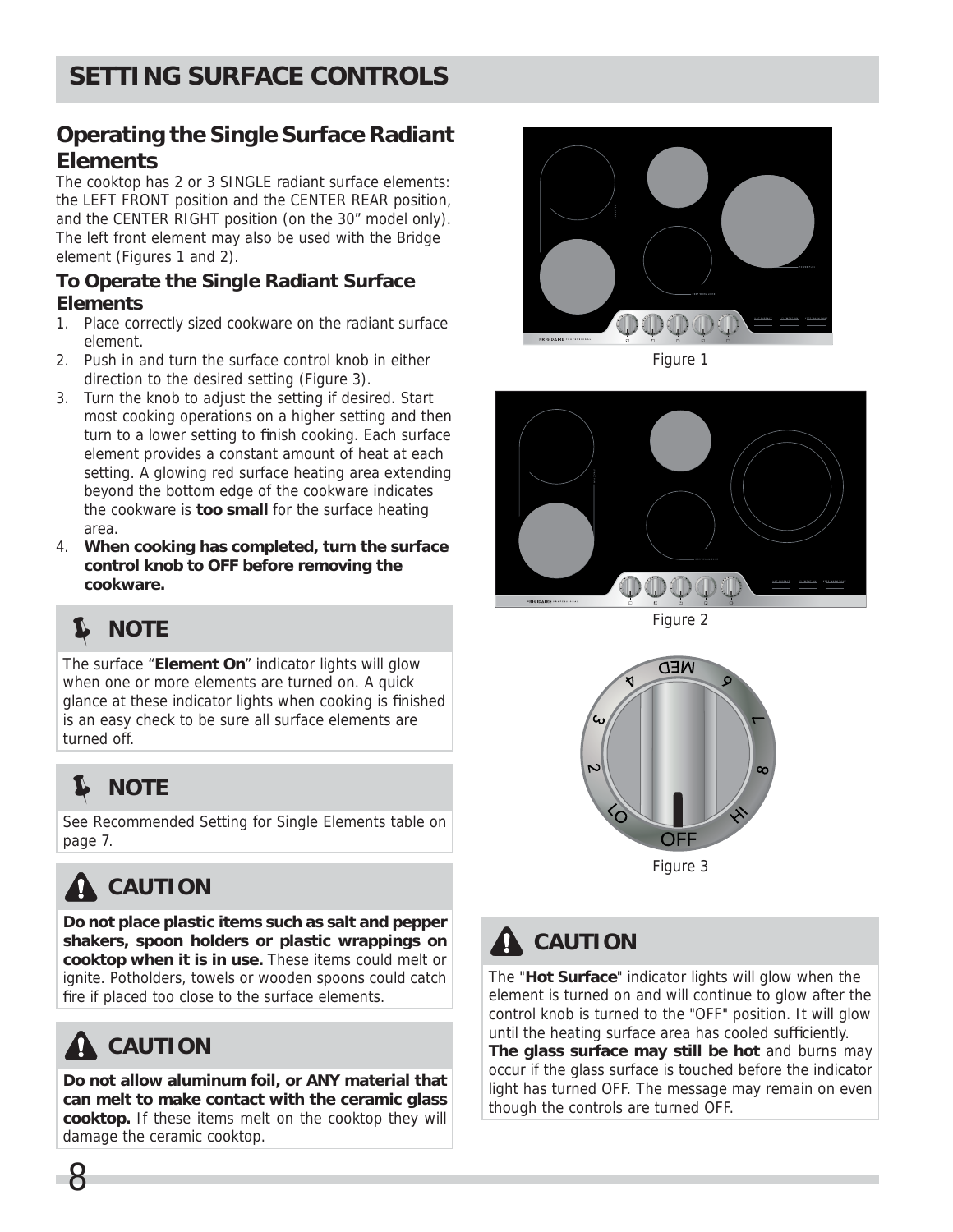# **SETTING SURFACE CONTROLS**

## **Operating the Dual Surface Radiant Element (some models)**

The 36" cooktop model is equipped with a dual radiant surface element located at the right rear (See Figure 1) position. Symbols on the knob are used to indicate which coil of the dual radiant element will heat. The **inner** symbol indicates that only the inner coil will heat (Fig. 2 & 4). The **dual** symbol indicates that both inner and outer coils will heat (Fig. 3 & 5). You may switch from either coil setting at any time during cooking.

#### **To Operate the Dual Surface Element**

- 1. Place correctly sized cookware on the dual surface element.
- 2. Push in and turn the control knob as shown in Figure 2 for smaller cookware or in Figure 3 for larger cookware.
- 3. Turn the knob to adjust the setting if needed. Start most cooking operations on a higher setting and then turn to a lower setting to finish cooking. Each surface element provides a constant amount of heat at each setting. A glowing red surface heating area extending beyond the bottom edge of the cookware indicates the cookware is **too small** for the surface heating area.
- 4. **When cooking has completed, turn the surface control knob to OFF before removing the cookware.**

# **NOTE**

The surface "**Element On**" indicator lights will glow when one or more elements are turned on. A quick glance at these indicator lights when cooking is finished is an easy check to be sure all surface elements are turned off.

#### $\mathbf{z}$ **NOTE**

See Recommended Setting for Dual and Bridge Elements table on page 7.

# **CAUTION**

**Do not place plastic items such as salt and pepper shakers, spoon holders or plastic wrappings on cooktop when it is in use.** These items could melt or ignite. Potholders, towels or wooden spoons could catch fire if placed too close to the surface elements.

# **CAUTION**

**Do not allow aluminum foil, or ANY material that can melt to make contact with the ceramic glass cooktop.** If these items melt on the cooktop they will damage the ceramic cooktop.







Figure 2



Figure 3

Figure 4

Figure 5

9



# **CAUTION**

The "**Hot Surface**" indicator lights will glow when the element is turned on and will continue to glow after the control knob is turned to the "OFF" position. It will glow until the heating surface area has cooled sufficiently. **The glass surface may still be hot** and burns may occur if the glass surface is touched before the indicator light has turned OFF. The message may remain on even though the controls are turned OFF.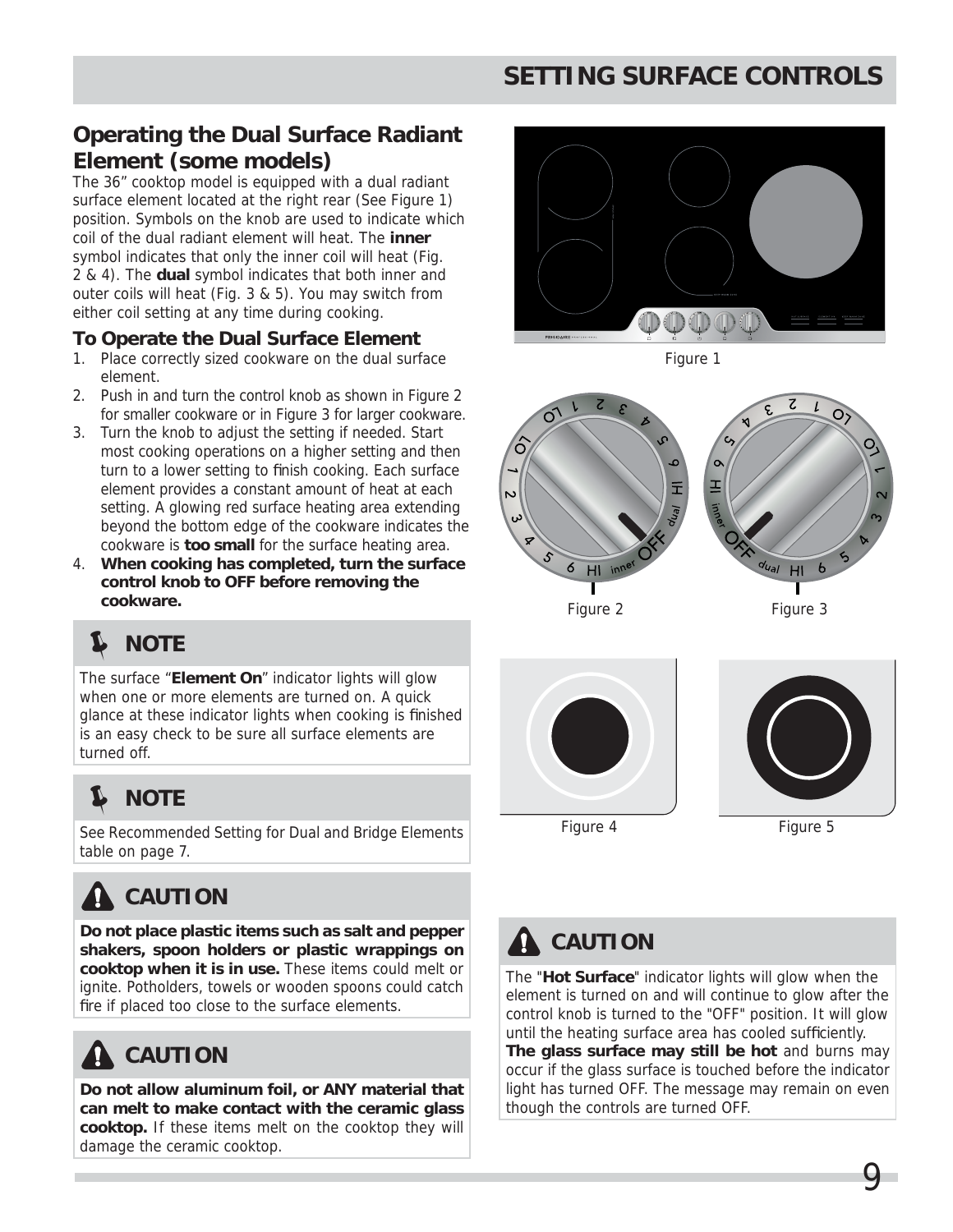## **Operating the Bridge Surface Radiant Element**

The cooktop is equipped with a "BRIDGE" surface element located at the left rear and center (See Figures 1 & 2) positions. The Bridge can be used when cooking with rectangular (like a griddle) or oval shaped cookware. The element will maintain an even temperature setting across both portions of the Bridge. If needed for normal cookware, the Bridge element can work like a single element without the Bridge (See Figure 5). The **single** symbol indicates that only the rear potion will heat (Fig. 3). The **bridge** symbol indicates that both rear and middle portions will heat (Fig. 4). You may switch from either coil setting at any time during cooking.

#### **To Operate the Bridge Surface Element:**

- 1. Place correctly sized cookware on the Bridge surface element.
- 2. Push in and turn the control knob as shown in Figure 3 to heat the front portion of the Bridge element for normal shaped cookware or in Figure 4 for larger or rectangular shaped cookware.
- 3. Turn the knob to adjust the setting if needed. Start most cooking operations on a higher setting and then turn to a lower setting to finish cooking. Each surface element provides a constant amount of heat at each setting. A glowing red surface heating area extending beyond the bottom edge of the cookware indicates the cookware is **too small**. Please note that not all cookware will fit the Bridge element correctly.
- 4. **When cooking has completed, turn the surface control knob to OFF before removing the cookware.**

The BRIDGE element may also be used in combination with the left front single element (See Figure 7). Because these elements have 2 different controls, one element can be used to cook while the other element may be used to keep food warm.



The surface "**Element On**" indicator lights will glow when one or more elements are turned on. A quick glance at these indicator lights when cooking is finished is an easy check to be sure all surface elements are turned off.



See Recommended Setting for Dual and Bridge Elements table on page 7.



Figure 1



Figure 2



Figure 3 Figure 4

Figure 5 Rear portion only



Figure 6 Rear & Middle portions



Figure 7 Front & Middle plus Rear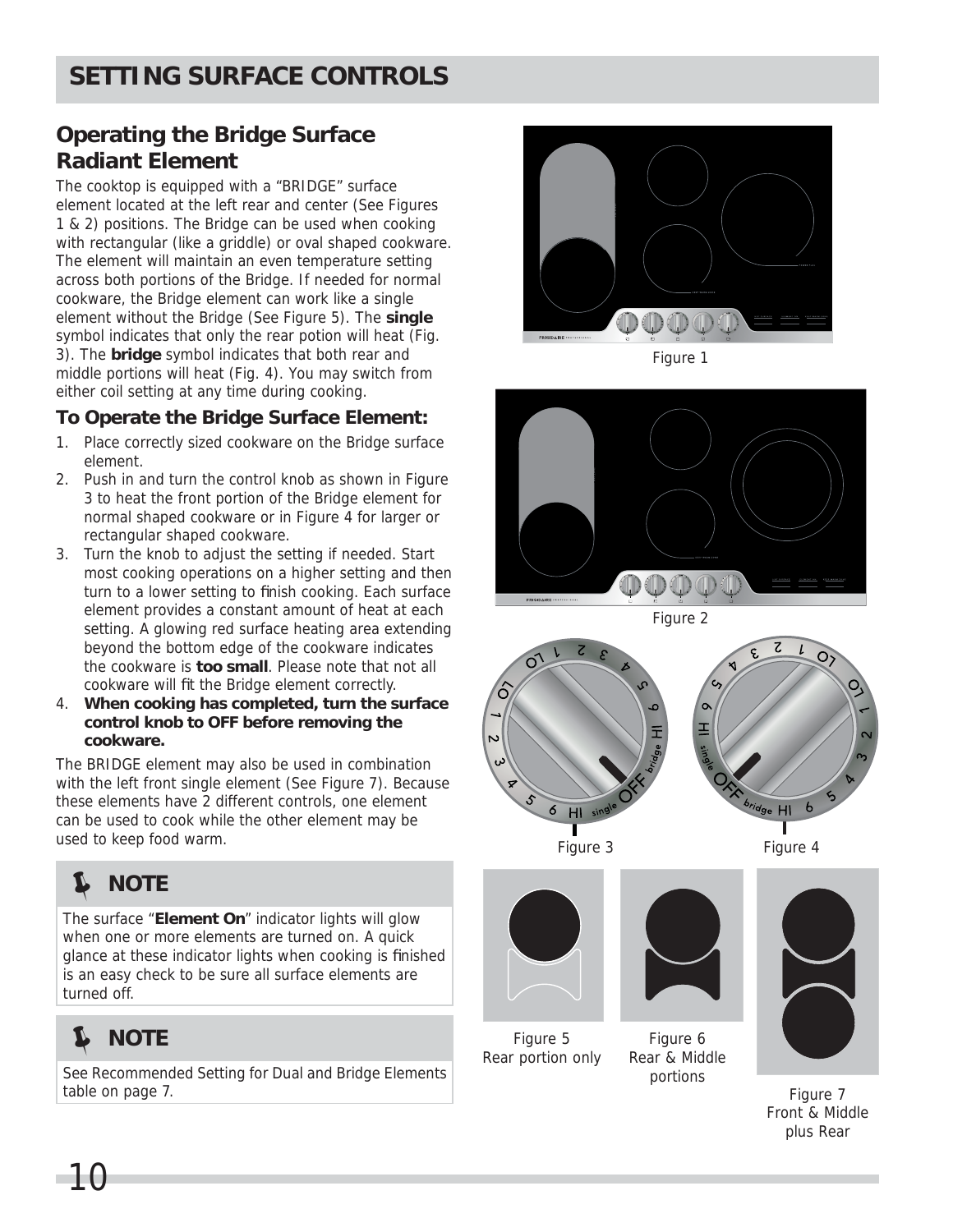## **Cleaning Various Parts of Your Cooktop**

Before cleaning any part of the cooktop, be sure all controls are turned OFF and the cooktop is COOL. REMOVE SPILLOVERS AND HEAVY SOILING AS SOON AS POSSIBLE. REGULAR CLEANINGS NOW WILL REDUCE THE DIFFICULTY AND EXTENT OF A MAJOR CLEANING LATER.

| <b>Surfaces</b>                                                                    | <b>How to Clean</b>                                                                                                                                                                                                                                                                                                                                                                                                                                                                                                                                                                                                                                                                                                                                                                                                                                                                                         |
|------------------------------------------------------------------------------------|-------------------------------------------------------------------------------------------------------------------------------------------------------------------------------------------------------------------------------------------------------------------------------------------------------------------------------------------------------------------------------------------------------------------------------------------------------------------------------------------------------------------------------------------------------------------------------------------------------------------------------------------------------------------------------------------------------------------------------------------------------------------------------------------------------------------------------------------------------------------------------------------------------------|
| <b>Painted and Plastic</b><br><b>Body Parts</b>                                    | For general cleaning, use hot soapy water and a cloth. For more difficult soils and<br>built-up grease, apply a liquid detergent directly onto the soil. Leave on soil for 30<br>to 60 minutes. Rinse with a damp cloth and dry. DO NOT use abrasive cleaners<br>on any of these materials; they can scratch or dull the finish.                                                                                                                                                                                                                                                                                                                                                                                                                                                                                                                                                                            |
| <b>Stainless Steel</b><br>Decorative Trim Cooktop, Control<br>Knobs, Control Panel | Wipe the control panel clean after each use. Before cleaning the control<br>panel, turn all controls to OFF and remove the control knobs. To remove, pull each<br>knob straight off the shaft. Clean using hot, soapy water and a cloth. Do not use<br>cleaners with high concentrations of chlorides or chlorines. Do not use<br>harsh scrubbing cleaners. Be sure to squeeze excess water from the cloth before<br>wiping the panel; especially when wiping around the controls. Excess water in or<br>around the controls may cause damage to the appliance. Only use kitchen cleaners<br>that are especially made for cleaning stainless steel. Always be sure to rinse the<br>cleaners from the surface as bluish stains may occur during heating that cannot be<br>removed. To replace knobs after cleaning, line up the flat sides of both the knob<br>and the shaft; then push the knob into place. |
| <b>Ceramic Glass</b><br>Cooktop                                                    | See Ceramic Glass Cooktop in this Owner's Guide.                                                                                                                                                                                                                                                                                                                                                                                                                                                                                                                                                                                                                                                                                                                                                                                                                                                            |

## **Ceramic Glass Cooktop Cleaning & Maintenance**

#### **Consistent and proper cleaning is essential to maintaining your Ceramic glass cooktop.**

Prior to using your cooktop for the first time, apply a ceramic cooktop cleaning cream (available in most hardware, grocery and department stores) to the ceramic surface. Clean and buff with a non abrasive cloth or pad. This will make cleaning easier when soiled from cooking. The special cooktop cleaning cream leaves a protective finish on the glass to help prevent scratches and abrasions.

Sliding aluminum or copper clad bottom pans on the cooktop can cause metal markings on the cooktop surface. These marks should be removed **immediately** after the cooktop has cooled using the cooktop cleaning cream. Metal marks can become permanent if not removed prior to future use.

Cookware (cast iron, metal, ceramic or glass) with rough bottoms can mark or scratch the cooktop surface. **Do not slide anything metal or glass** across the cooktop. **Do not** use your cooktop as a cutting board or work surface in the kitchen. **Do not** cook foods directly on the cooktop surface without a pan. **Do not** drop heavy or hard objects on the glass cooktop, or they may crack it.

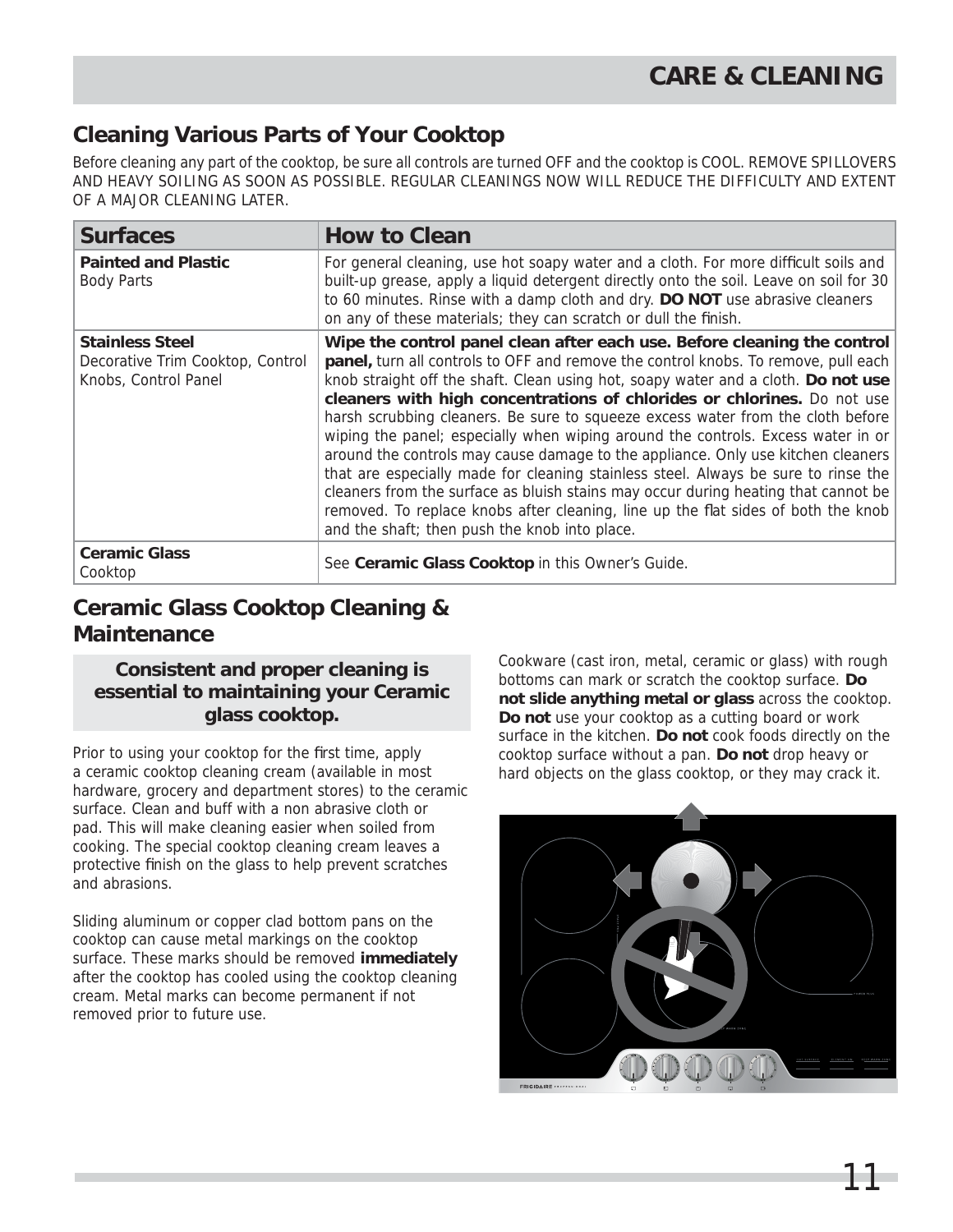# **CARE & CLEANING**

## **Cleaning Recommendations for the Ceramic Glass Cooktop**

# **CAUTION**

Before cleaning the cooktop, be sure the controls are turned to **OFF** and the cooktop is COOL.

# **WARNING**

**DO NOT** use a cooktop cleaner on a hot cooktop. The fumes can be hazardous to your health, and can chemically damage the ceramic glass surface.

#### **For light to moderate soil:**

Apply a few drops of cooktop cleaning cream directly to the cooktop. Use a clean paper towel to clean the entire cooktop surface. Make sure the cooktop is cleaned thoroughly, leaving no residue. Do not use the towel you use to clean the cooktop for any other purpose.

#### **For heavy, burned on soil:**

First, clean the surface as described above. Then, if soils remain, protect your hand with a potholder and carefully scrape soils with a metal razor blade scraper, holding scraper at a 30 degree angle to the surface. Remove loosened soils with cooktop cleaning cream and buff surface clean.

## **IMPORTANT**

Damage to the ceramic glass cooktop may occur if you use an abrasive type scratch pad. Only use cleaning products that have been specifically designed for ceramic glass cooktop.



#### **Plastic or foods with a high sugar content:**

These types of soils need be removed immediately if spilled or melted onto the ceramic cooktop surface. Permanent damage (such as pitting of the cooktop surface) may occur if not removed **immediately**. After turning the surface elements OFF, use a razor blade scraper or a metal spatula with a mitt and scrape the soil from the hot surface (as illustrated). Allow the cooktop to cool, and use the same method for heavy or burned on soils.

**Do not use the following on the ceramic glass cooktop:**

- **Do not use abrasive cleaners and scouring pads, such as metal and some nylon pads. They may**  scratch the cooktop, making it more difficult to **clean.**
- **Do not use harsh cleaners, such as chlorine bleach, ammonia or oven cleaners, as they may etch or discolor the cooktop.**
- **Do not use dirty sponges, cloths or paper towels, as they can leave soil or lint on the cooktop which can burn and cause Special Caution for Aluminum Foil and Aluminum Cooking Utensils**



**• Aluminum foil**

Use of aluminum foil will damage the cooktop. Do not use under any circumstances.

**• Aluminum utensils**

Since the melting point of aluminum is much lower than that of other metals, care must be taken when aluminum pots or pans are used. Pans that boil dry may permanently damage cooktop by breaking, fusing to, or marking it.

## **Care and Cleaning of Stainless Steel**

Some models are equipped with stainless steel exterior parts. Special care and cleaning are **required** for maintaining the appearance of stainless parts. Refer to the **General Care & Cleaning** table for detailed cleaning instructions.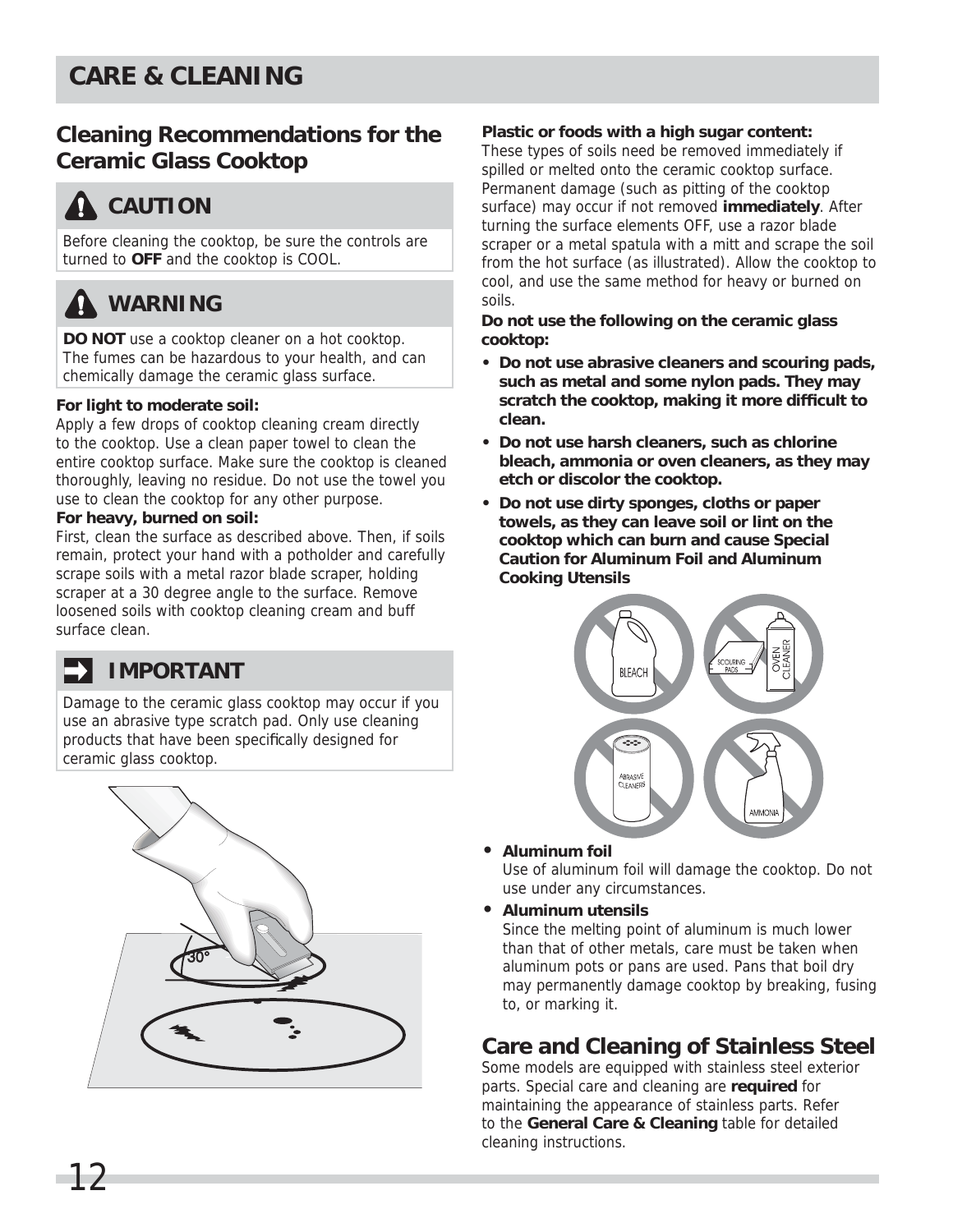#### $\blacksquare$ **IMPORTANT**

**Before you call for service,** review this list. It may save you time and expense. The list includes common occurrences that are not the result of defective workmanship or materials in this appliance.

| <b>OCCURRENCE</b>                                                 | <b>POSSIBLE CAUSE/SOLUTION</b>                                                                                                                                                                                                                                                                                                                                                                        |
|-------------------------------------------------------------------|-------------------------------------------------------------------------------------------------------------------------------------------------------------------------------------------------------------------------------------------------------------------------------------------------------------------------------------------------------------------------------------------------------|
| <b>Entire cooktop does</b><br>not operate.                        | House fuse has blown or circuit breaker has tripped. Check/reset breaker or replace fuse. If<br>the problem is a circuit overload, have this situation corrected by a qualified electrician.                                                                                                                                                                                                          |
|                                                                   | Service wiring not complete. Contact installation agent or dealer.                                                                                                                                                                                                                                                                                                                                    |
|                                                                   | Power outage. Check house lights to be sure. Call local electric company.                                                                                                                                                                                                                                                                                                                             |
| <b>Surface element</b><br>does not heat.                          | No power to appliance. Check/reset breaker or replace fuse. If the problem is a circuit<br>overload, or improper connection of the armored cable supplied with the appliance, have<br>this situation corrected by a qualified electrician.                                                                                                                                                            |
|                                                                   | Too low heat setting. Turn control to a slightly higher setting until element comes on.                                                                                                                                                                                                                                                                                                               |
|                                                                   | Incorrect control is on. Be sure to use correct control for the element to be used.                                                                                                                                                                                                                                                                                                                   |
| <b>Surface element</b><br>too hot or not hot                      | Incorrect control setting. Raise or lower setting until proper amount of heat is obtained. Dial<br>markings are an indicator of relative heat settings and will vary slightly.                                                                                                                                                                                                                        |
| enough.                                                           | Lightweight or warped pans being used. Use only flat, evenly balanced, medium or<br>heavyweight cookware.                                                                                                                                                                                                                                                                                             |
|                                                                   | Voltage is incorrect. Be sure appliance is properly connected to the specified power source.                                                                                                                                                                                                                                                                                                          |
|                                                                   | Use only flat bottom, evenly balanced, medium or heavyweight cookware. Pans having a flat<br>bottom heat better than warped pans. Cookware material affects heating. Heavy and medium<br>weight pans heat evenly. Because lightweight pans heat unevenly, foods may burn easily.                                                                                                                      |
| <b>Food not heating</b>                                           | Improper cookware. Select flat-bottomed cookware of a proper size to fit element.                                                                                                                                                                                                                                                                                                                     |
| evenly.                                                           | Incorrect control setting. Raise or lower setting until proper amount of heat is obtained.                                                                                                                                                                                                                                                                                                            |
| <b>Scratches or</b><br>abrasions on ceramic<br>glass cooktop      | Coarse particles (such as salt or sand) are between cooktop and utensil. Be sure cooktop<br>surface and bottom of utensils are clean before use. Small scratches do not affect cooking<br>and will become less visible with use.                                                                                                                                                                      |
| surface.                                                          | Cleaning materials not recommended for glass ceramic cooktop have been used. See<br>Ceramic-Glass Cooktop section in this Owner's Guide.                                                                                                                                                                                                                                                              |
|                                                                   | Cookware with rough bottom has been used. Use flat-bottomed, smooth utensils. See<br>Selecting Surface Cooking Utensils in this Owner's Guide.                                                                                                                                                                                                                                                        |
| <b>Metal marks on</b><br>ceramic glass<br>cooktop surface.        | Sliding or scraping of metal utensils on cooktop surface. Do not slide metal utensils on<br>cooktop surface. Use a mildly abrasive cleanser to remove marks.                                                                                                                                                                                                                                          |
| <b>Brown streaks and</b><br>specks on ceramic                     | Boilovers have cooked onto surface. Use razor blade scraper to remove soil. See Ceramic-<br>Glass Cooktop section in this Owner's Guide.                                                                                                                                                                                                                                                              |
| glass cooktop<br>surface.                                         | Cleaning materials not recommended for ceramic-glass cooktop have been used. Use<br>recommended cleaners and cleaning method. See Ceramic-Glass Cooktop section in this<br>Owner's Guide.                                                                                                                                                                                                             |
| Areas of<br>discoloration on<br>ceramic glass<br>cooktop surface. | Mineral deposits from water and food. Wet surface with water and sprinkle on a cooktop<br>cleaning creme. Scrub with a clean damp paper towel until the stain disappears. Wipe<br>remaining paste away, then apply a small amount of cooktop cleaning creme and polish<br>with a clean paper towel. Use cookware with clean, dry bottoms. See Ceramic-Glass<br>Cooktop section in this Owner's Guide. |